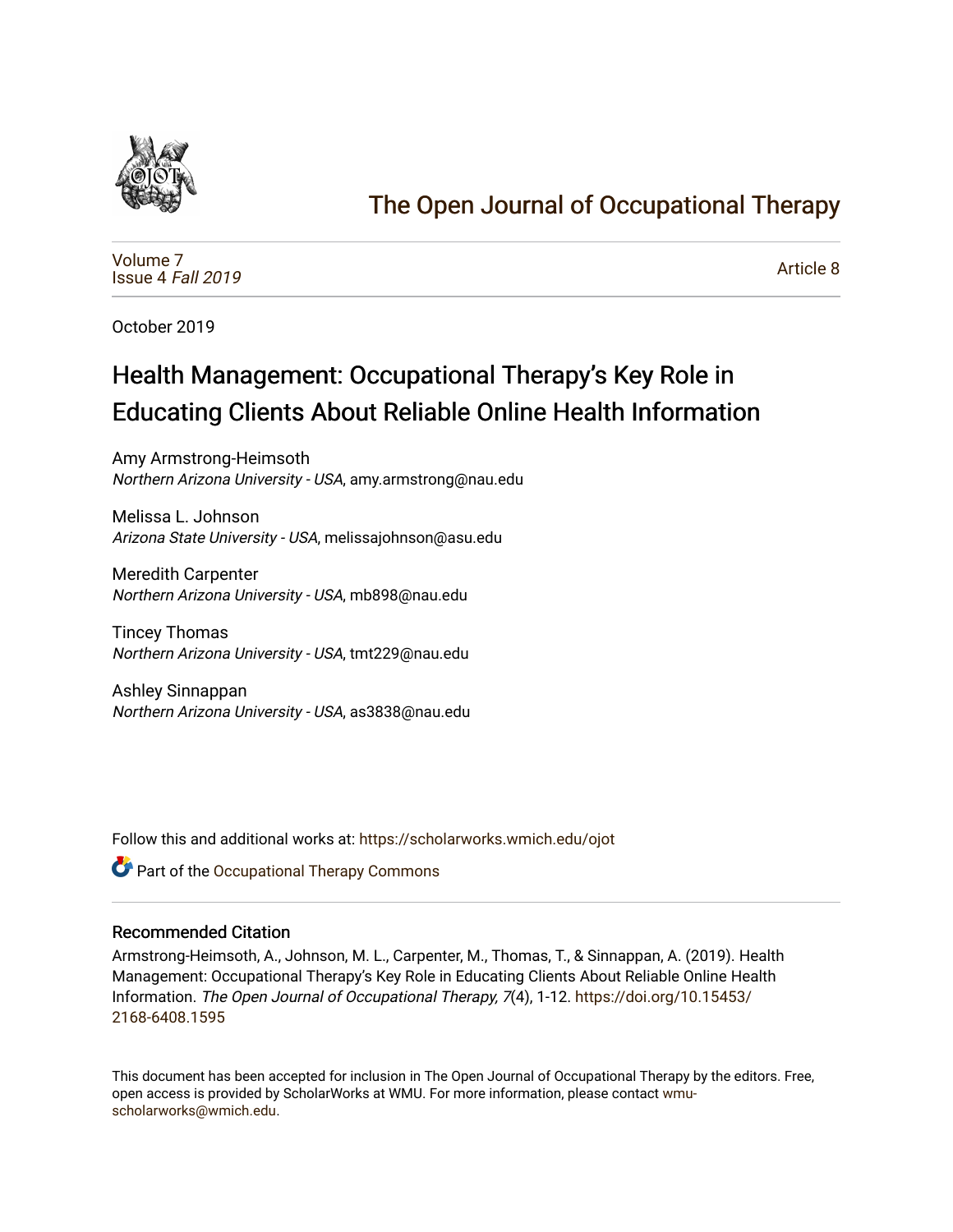# Health Management: Occupational Therapy's Key Role in Educating Clients About Reliable Online Health Information

## **Abstract**

Background: Only 12% of Americans possess proficient health literacy skills. Among those with the lowest health literacy are individuals with chronic health conditions. Occupational therapists are well prepared to assist these clients with health literacy, given our roles in teaching new health management skills and health promotion.

Methods: An educational course was designed and taught to over 100 individuals and caregivers with chronic health conditions to assist in finding and determining trustworthy health information online. An author designed pre postsurvey was used to evaluate effectiveness.

Results: There was a significant pre-post change in four categories: finding quality health information online ( $M = 0.703$ ), judging trustworthiness of online health information ( $M = 0.624$ ), understanding health information ( $M = 0.489$ ), and retrieving information using email alerts ( $M = 0.826$ ).

Conclusion: The ability to find and evaluate health information online empowers clients to fully participate in medical care. Evidence shows that this skill can be efficiently taught to clients or client groups for improved health management. Providing training in finding trustworthy health information online is a skill that occupational therapists can successfully teach in conjunction with overall health management skills for improved occupational participation.

## Keywords

eHealth, health literacy, health management, occupational therapy, consumer health information, information literacy education

## Cover Page Footnote

The authors would like to express their deepest appreciation to everyone involved in this research project, including our participants from Raising Special Kids, Mighty Moms, Phoenix Children's Hospital, Barrow Neurological Institute, and others. Occupational graduate student, Caitlin Covert, and health information nurse from The Emily Center at Phoenix Children's Hospital, Joy MacLeod, also significantly supported these efforts. The authors conducted portions of this research thanks to funding from Dignity Health, Northern Arizona University, and Arizona State University Library, as well as with support and advice from Roy St. Laurent at Northern Arizona University's Statistical Consulting Lab and Melissa Veselovsky at Barrow Neurological Institute. Portions of this research have been presented at conferences and in poster presentations at the 2017 Arizona Occupational Therapy Association conference (ArizOTA), the 2018 American Occupational Therapy Association conference, the 2018 Arizona Health Equity Conference, and the 2018 Arizona Library Association conference. The results from the pilot study, which focused specifically on educating parents of children with complex medical needs, were published in the June 2017 issue of the Journal of Consumer Health on the Internet. The authors declare no conflicts of interest.

## Credentials Display

Amy Armstrong-Heimsoth, OTD, OTR/L, CHIS; Melissa L. Johnson, MSLS; Meredith Carpenter, OTD, OTR/L; Tincey Thomas, OTD, OTR/L; Ashley Sinnappan, OTS

Copyright transfer agreements are not obtained by The Open Journal of Occupational Therapy (OJOT). Reprint permission for this Applied Research should be obtained from the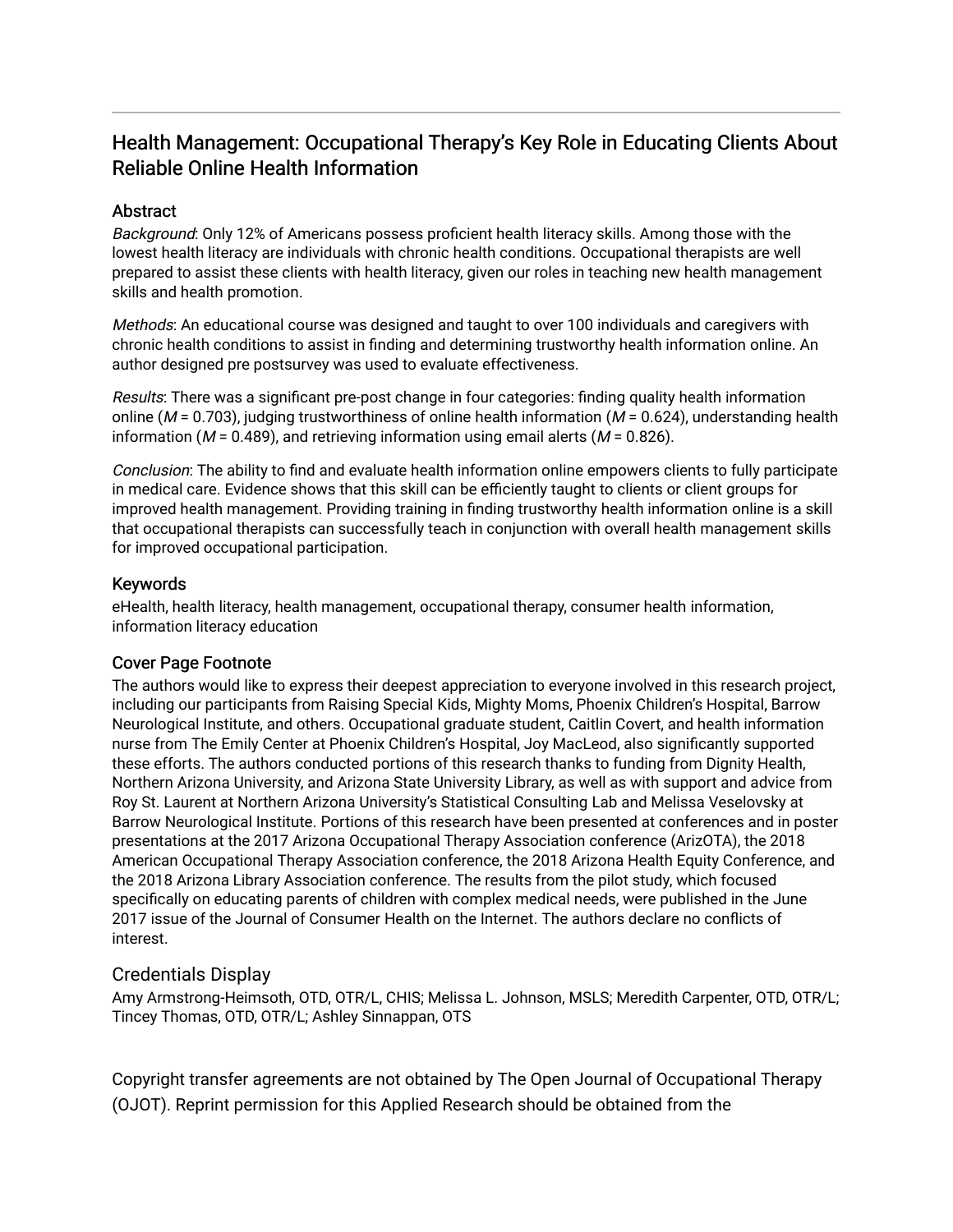corresponding author(s). Click [here](https://scholarworks.wmich.edu/ojot/policies.html#rights) to view our open access statement regarding user rights and distribution of this Applied Research. DOI: 10.15453/2168-6408.1595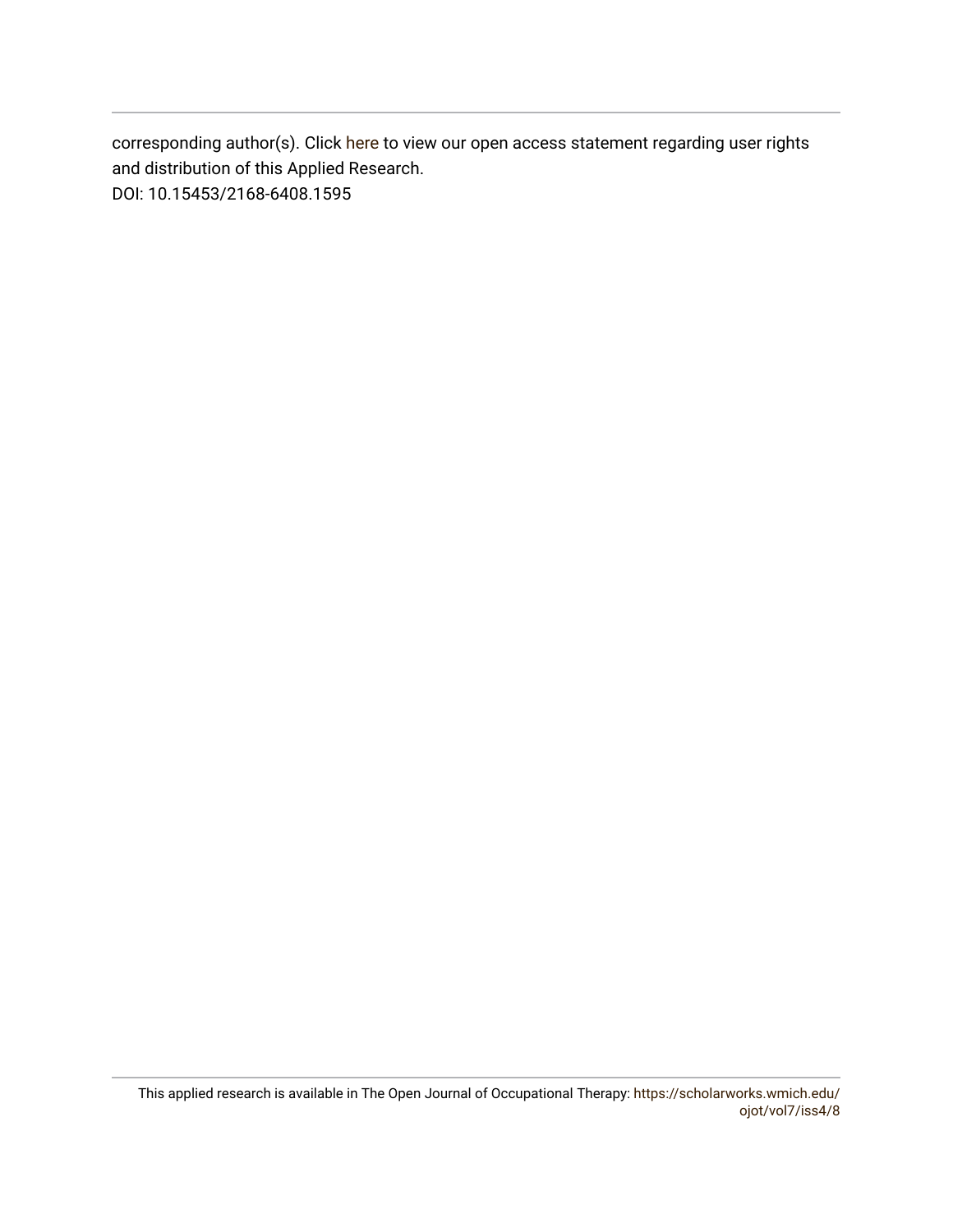The U.S. Department of Health and Human Services defines health literacy as the degree to which individuals have the capacity to obtain, process, and understand basic health information and services needed to make appropriate health decisions (U.S. Department of Health and Human Services, n.d.c.). Only 12% of adults have proficient health literacy, according to the last National Assessment of Adult Literacy (U.S. Department of Health and Human Services, n.d.a.). In addition, over one-third of U.S. adults, 77 million people, have difficulty with common health tasks, like following directions on a prescription label or understanding a childhood immunization schedule because of basic or below basic health literacy (U.S. Department of Health and Human Services, n.d.a.). Low health literacy is associated with decreased health outcomes, higher use of health care services, and lower use of preventative services (U.S. Department of Health and Human Services, n.d.c.), the effects of which are experienced more acutely by those with health disparities, such as chronic conditions (Mantwill, Monestel-Umaña, & Schulz, 2015). In addition, low health literacy taxes patients and health care systems alike, contributing significantly to inefficiency and wastage of resources (Eichler, Wieser, & Brügger, 2009).

e-Health literacy is comprised of a vast confluence of skills and abilities, not limited to numeracy; reading ability; communication and advocacy skills; cultural and social context; bodily experience; and digital, informational, propositional, and procedural literacies (Jaatun, Brooks, Berntsen, Gilstad, & Jaatun, 2014). Several existing frameworks and models outline how these pieces work together to form an overall picture of the foundational skills necessary to have e-health literacy, such as the Health Literacy Model, the Health Literacy Skills Framework, and the e-Health Literacy Framework. The Health Literacy Model was developed through Don Nutbeam's extensive research on health literacy as a component of public health, concluding that health literacy at its core is a relationship between health education and patient empowerment (2000). The Health Literacy Model is comprised of three levels: functional health literacy, defined as patient education with factual information on public health issues and the benefit of health services, such as the promotion of vaccines for immunization against influenza; interactive health literacy, an approach in which health information is used to motivate people to make choices based on the knowledge and advice received, such as school-based programs that teach social skill development; and critical health literacy, which involves education on the benefits of improving social, economic, and environmental determinants of health, as well as increasing individual and community ability to engage in improving those determinants of health (Nutbeam, 2000). The Health Literacy Skills Framework provides an overarching definition of health literacy made up of four subparts: factors that influence the development of health literacy skills, health related resources, literacy skills needed to comprehend health information, and mediating factors between health literacy and health outcomes (Squiers, Peinado, Berkman, Boudewyns, & McCormack, 2012). The e-Health Literacy Framework explores intersections between information seekers and their confidence in engaging in their own health through digital services and the suitability of and access to the digital services and technologies providing the information (Norgaard et al., 2015).

Expectations of consumers' abilities in these areas have increased as health systems have evolved. One study found that medical interns spent 12% of their day with actual clients (Block et al., 2013), compared to 36% of their day in 2001 (Boex & Leahy, 2003). In a 2007 study, the primary care average visit length was 15 min, with a mean of six different primary care topics covered in that 15 min (Tai-Seale, McGuire, & Zhang, 2007). With a reduction of time in office visits, there is less time available to educate clients about conditions, treatments, and support services; therefore, the burden falls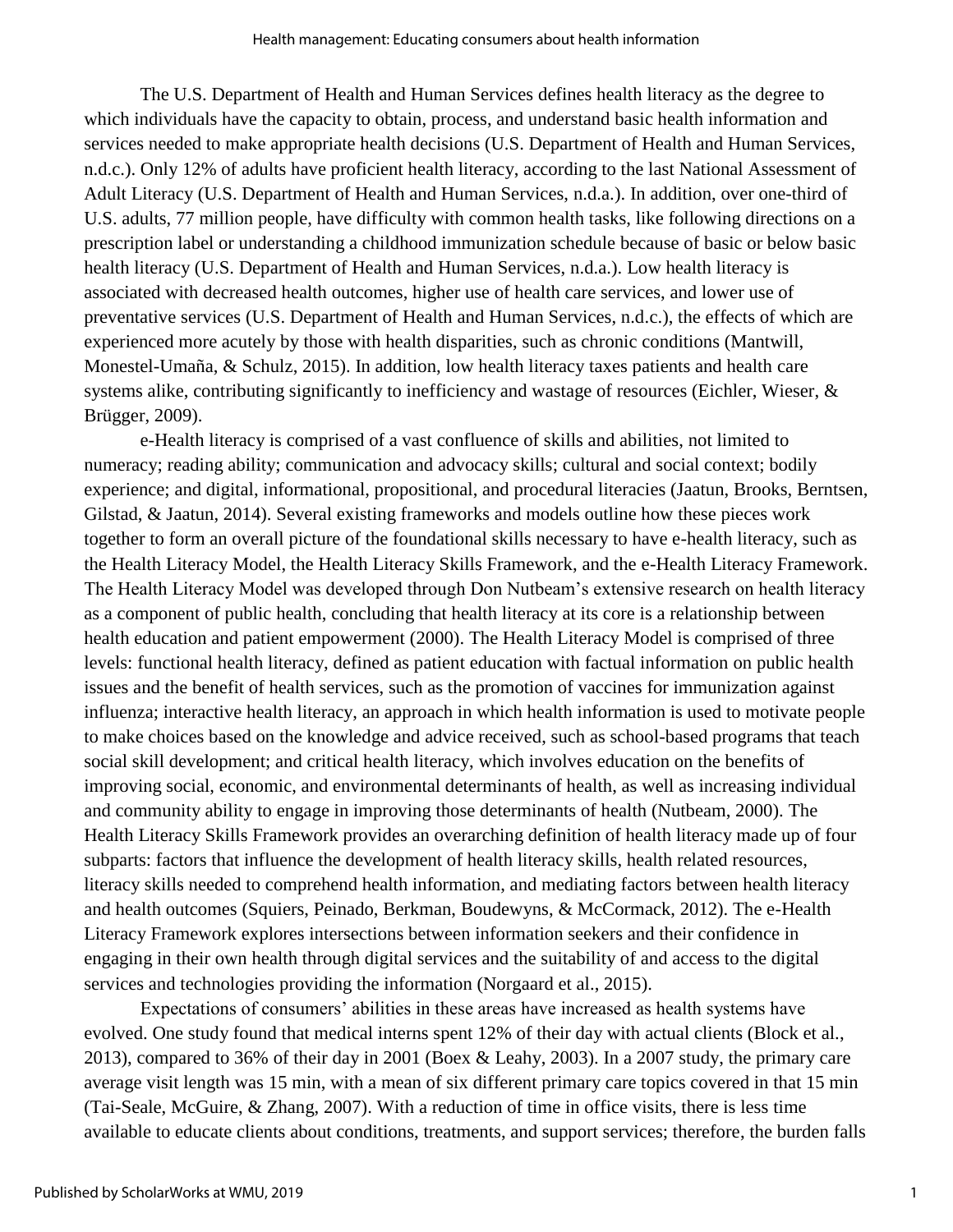on clients to find this information themselves. Although it has become significantly easier to find and access information using the Internet, many consumers can neither discern information quality easily nor understand much of the technical jargon inherent to medical research and other more complex information types. The majority of information seeking adult Americans, especially caregivers and patients with chronic health conditions, search for health information online and mainly do so using a search engine (Fox, Duggan, & Purcell, 2013). When these individuals share their findings with a health care provider, just under half are confirmed, meaning often the provider either disagrees with the online findings or a provider is not consulted at all (Fox et al., 2013). Without health information literacy skills, consumers are largely unable to reliably weigh and compare options to inform their health care decisions.

Several national programs have been proposed through the Office of Disease Prevention and Health Promotion (ODPHP) to address limited health literacy in the United States: Healthy People 2020, Healthy People 2030, and the Health Literacy Program National Action Plan (HLPNAP). Healthy People 2020 is an initiative to provide national objectives every 10 years to improve the health of Americans, in which limited health literacy serves as a component of social determinants of health and as a contributor to health disparities (U.S. Department of Health and Human Services, n.d.b.). The framework for Healthy People 2030 features health literacy as a foundational principle and overarching goal (U.S. Department of Health and Human Services, 2019). The HLPNAP goals focusing on use and creation of patient-friendly educational materials, consumer health information credentialing, crossdisciplinary community partnerships and engagement with libraries and information professionals, expanding the provision of adult health information education, increasing health literacy research, and the incorporation of health literacy in graduate health professions research programs are central to this study (U.S. Department of Health and Human Services, 2010). Around the globe, the World Health Organization supports initiatives to define and address health literacy to improve health outcomes and reduce health inequities, a mandate that was developed for the Ninth Global Conference on Health Promotion in Shanghai (World Health Organization, 2016). In addition, several guides have been developed to improve health education materials that prevent patient comprehension because of large amounts of jargon-filled, dense content, such as the Toolkit for Making Written Material Clear and Effective (Centers for Medicare & Medicaid Services, 2012) and the Health Literacy Online website (U.S. Department of Health and Human Services, 2016). Both provide evidence-based guidelines for creating clear, actionable, organized, informed, and engaging health information.

As health care professionals, whose major roles already include educating clients, health promotion, and skill building, occupational therapists are well prepared to respond to these calls to action. In the third edition of the OTPF, the ability to find and evaluate health information is a component required for independence in two independent activities of daily living (IADLs): Care of others (arranging, supervising, or providing care for others), and health management and maintenance (developing, managing, and maintaining routines for health and wellness promotion) (American Occupational Therapy Association [AOTA], 2017b). Addressing a client's ability to find health information online is a health management skill and well within our already established scope of practice. In addition, the IADL of health management and maintenance may be billed for under the ADL code when working one-on-one with clients; therefore, skilled instruction in finding reliable health information online related to a client's ability to manage health is a billable service.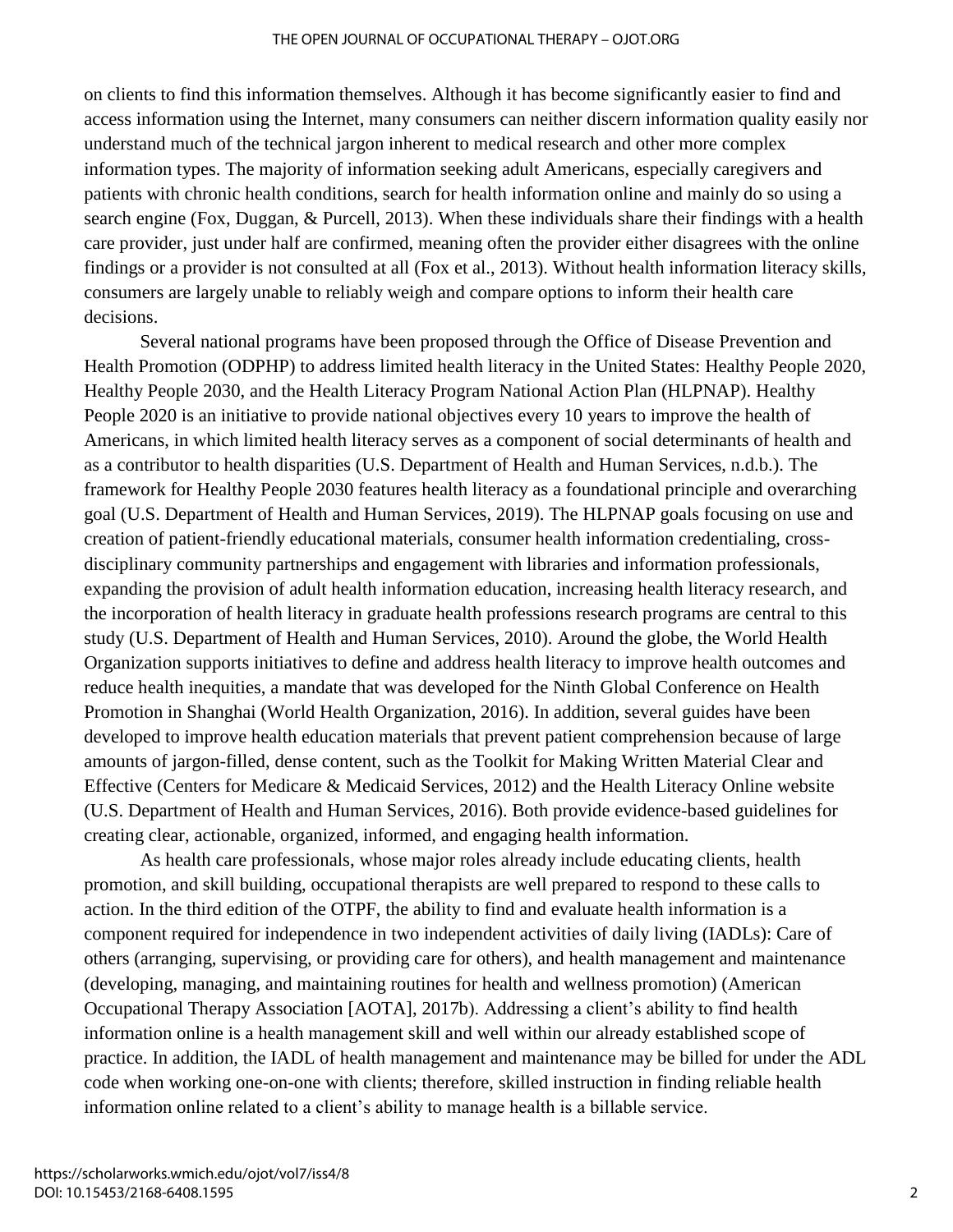AOTA's Vision 2025 explicitly calls for the promotion, recognition, identification, and dissemination of occupational therapy's (OT's) role in the provision of population health solutions both internally and externally, especially in evolving areas of practice (AOTA, 2017c). The AOTA's Societal Statement on Health Literacy explicitly calls for therapists to gain the communicative and educational skills necessary to promote clients' health self-management and participation skills, especially through the integration of health literacy-centered systems and services best suited to individuals' skills, abilities, and sensitivities (AOTA, 2017a). Implementing health literacy in OT practice fulfills these strategic priorities of OT and benefits both clients and providers. For clients, the benefits include increased treatment adherence and improved outcomes, client satisfaction, a focus on patient-centered care, selfadvocacy, shared decision-making, and improved patient provider communication. For providers, benefits include improved client education, improved client satisfaction, improved patient provider communication, and cost-effectiveness (Nutbeam, 2000). Previous work by Levasseur and Carrier (2012) examines six ways for occupational therapists to integrate health literacy into practice: to be informed as a therapist, standardize the way in which we provide materials, make information more accessible, strengthen skills to enhance effectiveness, teach health literacy skills, and collaborate with other providers to improve the population's health literacy overall (Levasseur & Carrier, 2012). Other research in health literacy as it relates to OT mostly targets information for therapists and making written information more accessible (Smith & Gutman, 2011). The research presented here is aimed at teaching health literacy skills in an efficient manner as a health management skill or tool.

## **Hypotheses and Research Questions**

The following research question drove the study: Is an in-person educational intervention provided by occupational therapists effective in increasing participants' confidence in their health information literacy skills, including finding, understanding, evaluating, retrieving, and sharing quality online health information? We hypothesized that a 1-hr workshop provided by occupational therapists would be effective in increasing community members' confidence in common health information literacy skills.

## **Method**

The pilot health information literacy program, Good Googling: A Parent's Guide to Health Care Information, was provided in person by an occupational therapist and four OT doctoral students in collaboration with a health sciences librarian and focused primarily on parents of children with chronic health conditions. A study based on the pilot program (*n* = 30) was published in 2017 (Armstrong-Heimsoth et al., 2017). The program consisted of a 1-hr course focusing on the following topics: How and where to look for reliable health information online, how to form a searchable question, how to share findings with health care providers, and how to use information delivery shortcuts to maximize outcomes of the search. The course content was then streamlined and expanded in scope to relate to all health care consumers and caregivers. After receiving institutional review board approval, Good Googling: A Guide to Health Care Information was provided in person by an occupational therapist, three OT doctoral students, and a health sciences librarian. The programs were provided in community settings for a variety of groups in metropolitan Phoenix, AZ.

## **Participants**

Convenience sampling was used for participant recruitment. Because of the popularity of the workshops provided in the pilot study, the research team received multiple requests from local support groups. Prioritizing these requests of the local community led to changes in our initial recruitment plan.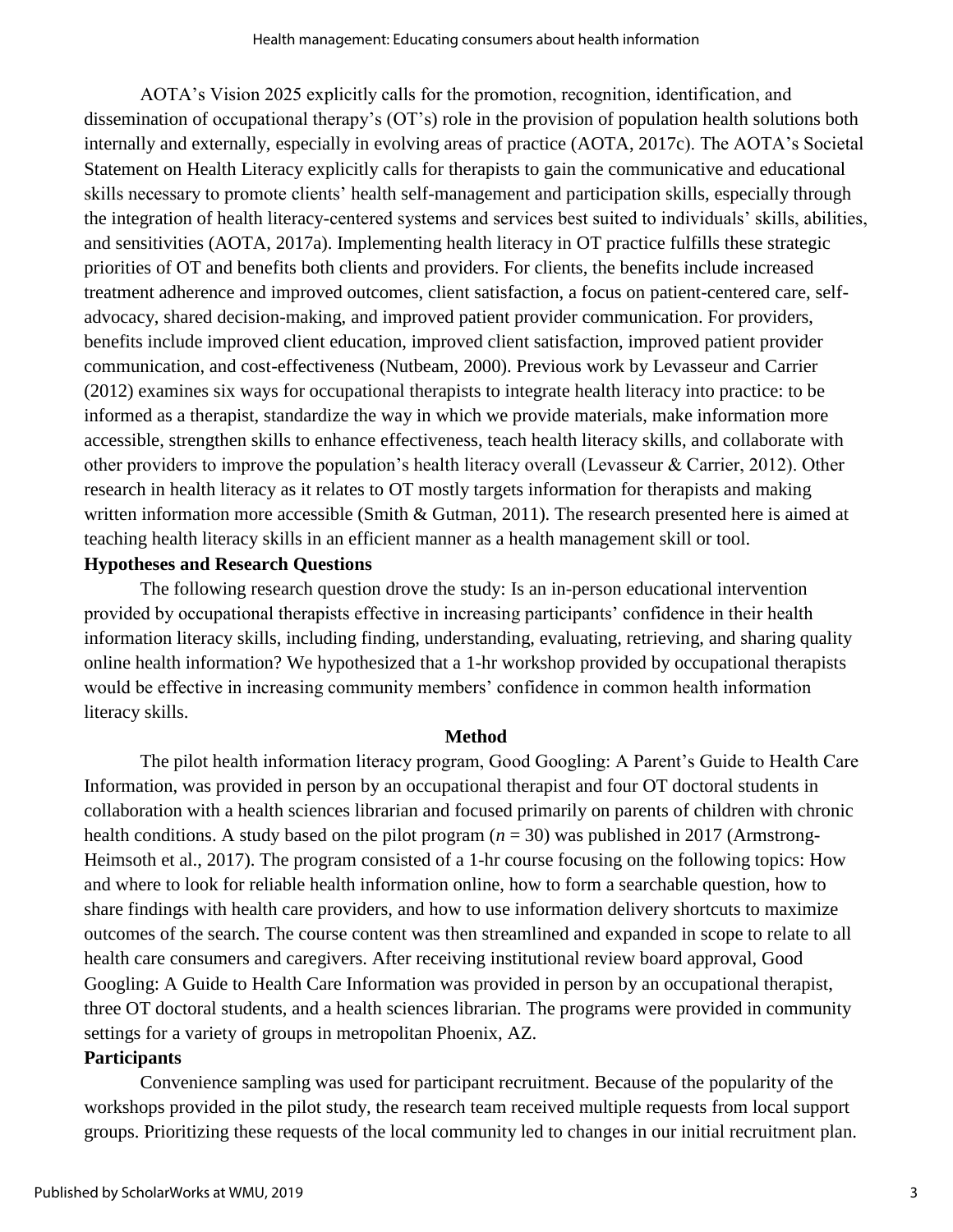#### THE OPEN JOURNAL OF OCCUPATIONAL THERAPY – OJOT.ORG

Over the course of 6 months, 1-hr courses were provided for several community health groups, three of which took place at symposiums for patients and caregivers with cystic fibrosis, brain tumors, and epilepsy. One hundred and three participants were reached, the majority of whom were white women with a college degree who served as a caregiver for another person (see Table 1). Participation was voluntary and provided free of charge with no incentives. Participants were eligible to participate if they were 18 years of age or older and were required to make informed decisions regarding their own or someone else's health care. Information regarding race and ethnicity was collected to determine if our sample was reflective of the population of Maricopa County. Study population percentages regarding race and ethnicity mirrors the ethnic population of the county (U.S. Department of Commerce, 2018). Informed consent was obtained prior to the start of each program, which outlined the benefits and risks of participating and explained the participants' right to withdraw at any time. The participants were also informed that completion of the survey research was not required as a part of taking the course.

### **Table 1**

| Participants Demographics ( $n = 103$ ) |
|-----------------------------------------|
|-----------------------------------------|

| Demographic  |                                                                 | Participants   |
|--------------|-----------------------------------------------------------------|----------------|
| Gender       |                                                                 |                |
|              | Male                                                            | 74             |
|              | Female                                                          | 27             |
| Education    |                                                                 |                |
|              | High school graduate                                            | $\overline{7}$ |
|              | Some college                                                    | 35             |
|              | Associate degree                                                | 9              |
|              | Bachelor's degree                                               | 26             |
|              | Graduate degree                                                 | 23             |
|              | Other (Post-graduate degree, LPN)                               | $\overline{2}$ |
| Ethnicity    |                                                                 |                |
|              | Asian                                                           | 8              |
|              | White/Caucasian                                                 | 74             |
|              | Hispanic/Latino                                                 | 23             |
|              | <b>Black/African American</b>                                   | 9              |
|              | Other                                                           | 3              |
| Relationship |                                                                 |                |
|              | Self                                                            | 19             |
|              | Caregiver (Parent, grandparent, foster parent, spouse, sibling) | 67             |
|              | Other (Paid or unpaid caregiver)                                | 8              |

*Note*. Figures for each section do not equal the number of participants (*n* = 103) because of incomplete surveys.

## **Data Collection**

The authors created pre and postprogram surveys to assess changes in the participants' perceived confidence in finding, understanding, judging, sharing, and retrieving online health care information.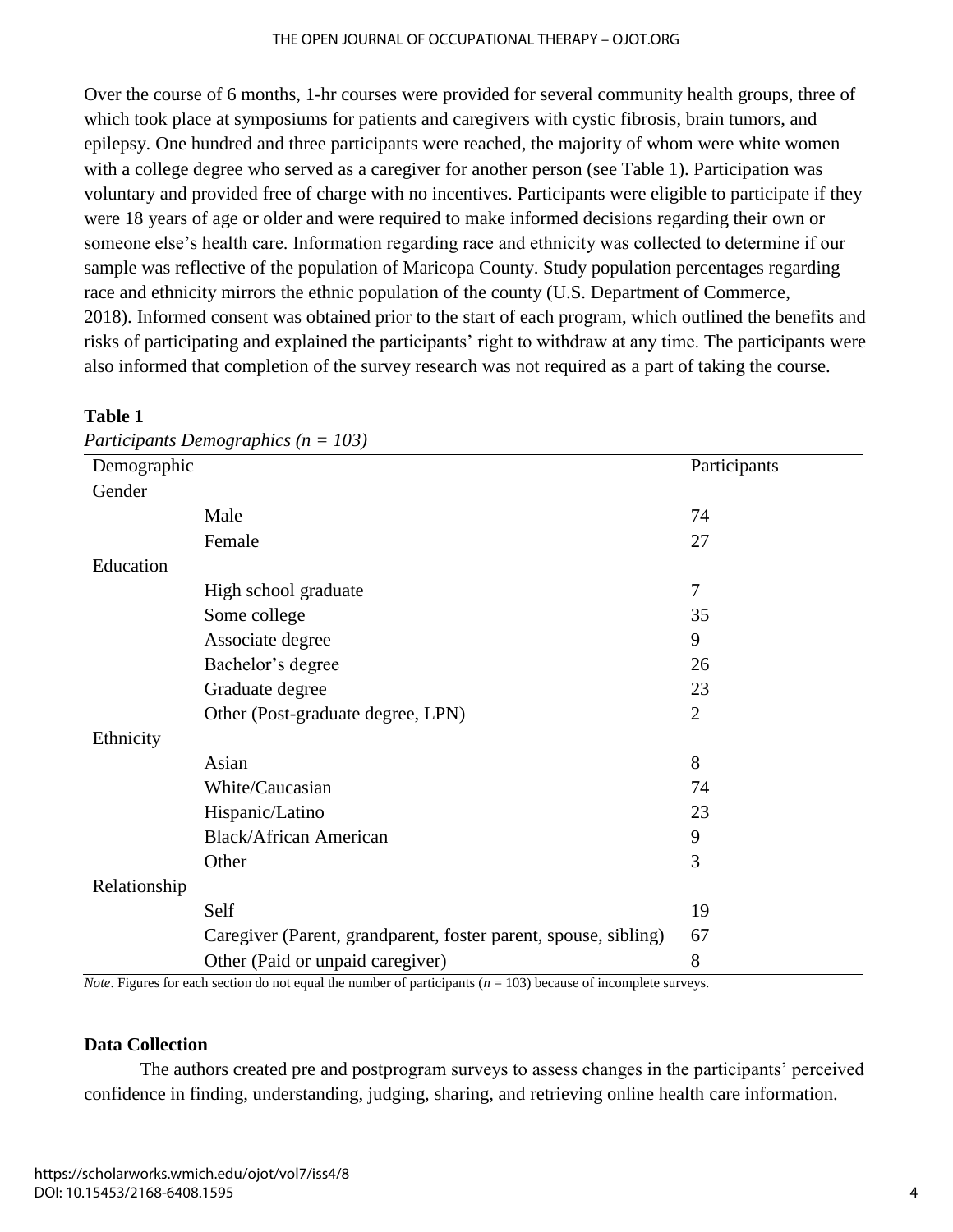The participants rated their confidence using a 4-point Likert scale from 1 (*strongly disagree*) to 4 (*strongly agree*) for each of the survey items.

# **Survey Questions**

- 1. I feel confident sharing my knowledge about my or my dependent's condition with the medical staff.
- 2. I feel confident I can find good health-related information about my or my dependent's condition on my own.
- 3. I feel I can judge between trustworthy and untrustworthy health-related information.
- 4. I feel I can understand online medical information regarding myself or my dependent.
- 5. I am confident with having health information sent to me electronically (to set up a Google alert, for example).

# **Program Objectives and Content**

The main objectives of the program were to teach the participants how and where to look for reliable health information online, how to form a searchable question, how to share their findings with their health care providers, and how to use information delivery shortcuts, such as email alerts in 1 hr. High-quality, freely available resources, such as PubMed and MedlinePlus, were emphasized throughout the program, as were local community resources, such as consumer health and public libraries. It was assumed that the participants already knew basic information about their own or their dependent's condition, which is why both primary research resources, such as PubMed and secondary consumer resources, such as MedlinePlus, were emphasized. The participants also received a copy of the slide presentation and a supplementary packet, including a list of criteria to help determine the trustworthiness of online health information, a template to aid in creating searchable research questions, a handout about types of research studies and levels of evidence, a communication sheet to share research findings with health care providers, and a list of online and community information resources.

The first section of the program covered the benefits and risks of health information found through social media and the Internet, such as international support group opportunities and privacy issues. The participants were then taught how to evaluate the quality of a website by examining factors, such as currency, authorship, and website domain. The next section interactively walked the participants through the search process. First, based on the purpose of the search, the participants were instructed to choose between searching a website or a database. After reviewing some advanced search options, the participants were shown two websites and asked to determine whether they were credible. The Trust It or Trash It tool (Access To Credible Genetics Resource Network, 2013) was featured as an additional resource to aid the participants in determining the quality of information provided on a website. Finally, health statistics were explored using examples, such as surgery survival rates and drug effectiveness advertisements, to show differences between correlation and causation, as well as how different types of data visualizations can be misleading.

In the next section, the participants were taught how to search databases by forming search queries using the PICO (Population, Intervention, Comparison, Outcome) format as well as a simpler variation, "Who? What? Why?" After practicing identifying the PICO components in example research questions, they practiced creating their own research questions using the PICO/WWW formats. Next, the participants were introduced to PubMed and Medline Plus and were led through a live search. Parts of an article, methods of determining the quality of the research, and ways to access the full text were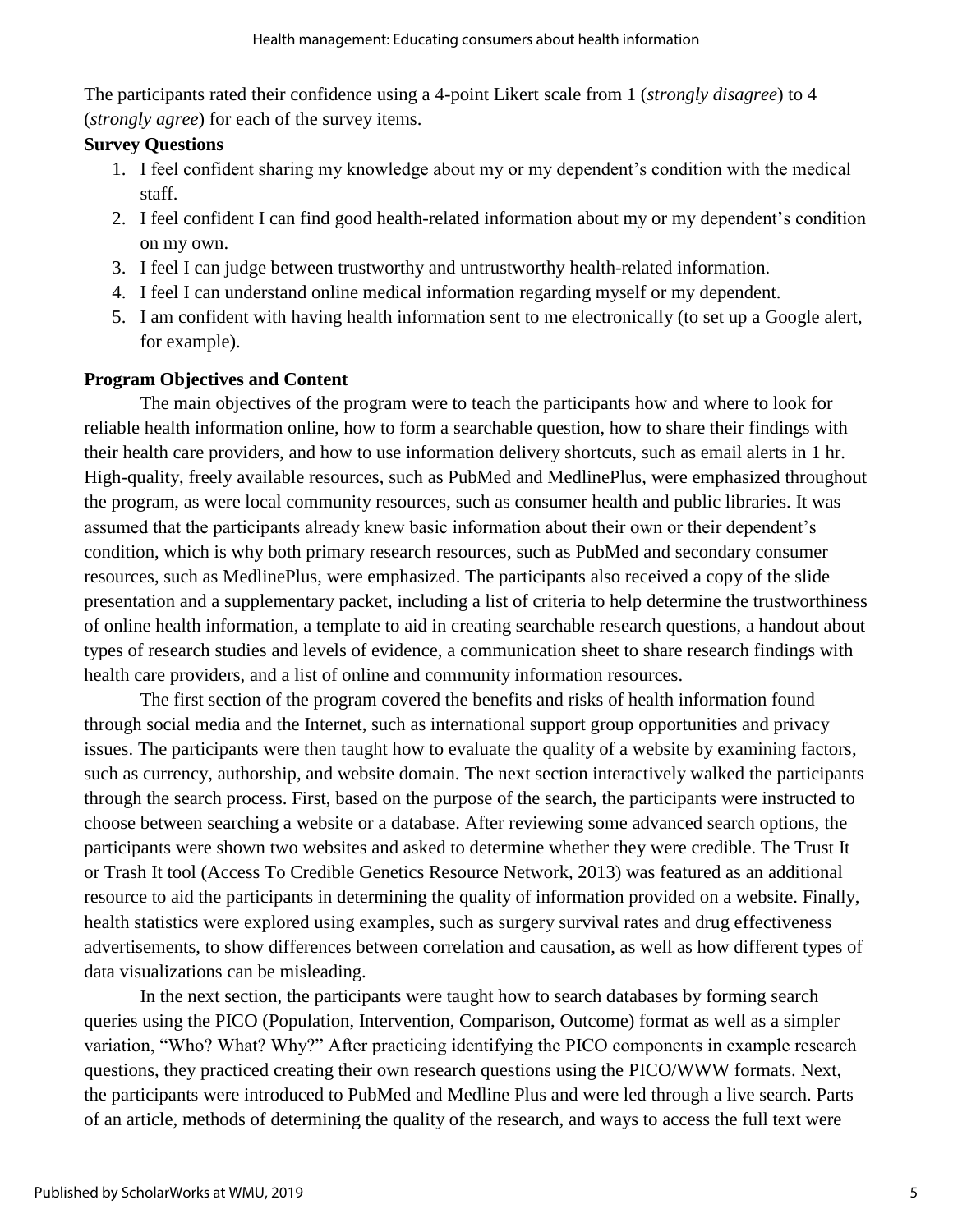demonstrated. Using a communication sheet created by the presenters, the participants were then shown how to record their findings and share them with their health care providers. The final portion of the program focused on how to push information to the participants through email alerts as opposed to pulling information by conducting searches. The participants were shown how to create Google and PubMed alerts through live demonstrations, after which the participants asked questions of the presenters, completed the post-survey, and reviewed the supplemental handouts.

The supplemental handouts were created with health care literacy principles in mind. Despite the complex nature of the evidence-based subject matter, most handouts were written around a sixth-grade reading level, a common standard for client information material (Badarudeen & Sabharwal, 2010), and a glossary of terms were included to aid comprehension. The handouts included visual aids and graphics, and information was kept concise and as free of medical jargon as possible. Attention was also paid to white space and margins; clear headings and organization; and the use of color, graphics, and bulleted lists to break up blocks of text, as recommended in the PRISM Readability Toolkit (Ridpath, Greene, & Wiese, 2009).

## **Data Analysis**

Likert scale responses from pre and postsurveys were analyzed using paired *t-*tests in the statistical analysis software JMP 10. While the paired *t*-test does not meet assumptions of normality, it was used instead of the customary Wilcoxon Signed Ranks test because of findings supporting its application in more robust analysis of small-sample ordinal data (Meek, Ozgur, & Dunning, 2007).

## **Results**

The data analysis revealed a significant change,  $p < .05$ , in four survey categories: finding quality health information online,  $p < .0001$  (*SD* = .497,  $t(90) = 1.986$ ), judging trustworthiness of online health information,  $p < .0001$  (*SD* = .497,  $t(92) = 1.985$ ), understanding health information,  $p = .0006$  (*SD* = .345,  $t(89) = 1.987$ , and using email alerts to retrieve information,  $p < .0001$  (*SD* = .583,  $t(85) = 1.662$ ). There was no significant change in the participants' ability to share information with health care providers, *p* = .7341 (*SD* = .040, *t*(88) = 1.987). Because of incomplete answers to survey questions, the number of responses differed per question, resulting in 449 responses out of a possible of 520 responses (see Table 2).

## **Table 2**

| <b>Question summary</b>             | $\boldsymbol{n}$ | Pre   | <b>Post</b> | Mean<br><b>Difference</b> |       | SD   | DF  | .05)    |
|-------------------------------------|------------------|-------|-------------|---------------------------|-------|------|-----|---------|
| Sharing information                 | 89               | 3.506 | 3.449       | $-0.056$                  | 1.987 | .040 | 88  | .7341   |
| Finding information quality         |                  | 3     | 3.703       | 0.703                     | 1.986 | .497 | 90  | < .0001 |
| Judging information trustworthiness | 93               | 2.978 | 3.602       | 0.624                     | 1.985 | .441 | 92  | < 0.001 |
| Understanding information           |                  | 3.056 | 3.544       | 0.489                     | 1.987 | .345 | -89 | < .0001 |
| Retrieving information using alerts |                  | 2.756 | 3.581       | 0.826                     | 1.662 | .583 | 85  | < .0001 |
| Total/Average                       | 449              | 3.056 | 3.576       | 0.53                      |       |      |     |         |

## *Results of Pre Postsurveys from Educational Workshops about Health Information Literacy*

*Note*. \**p* values based on *t*-test.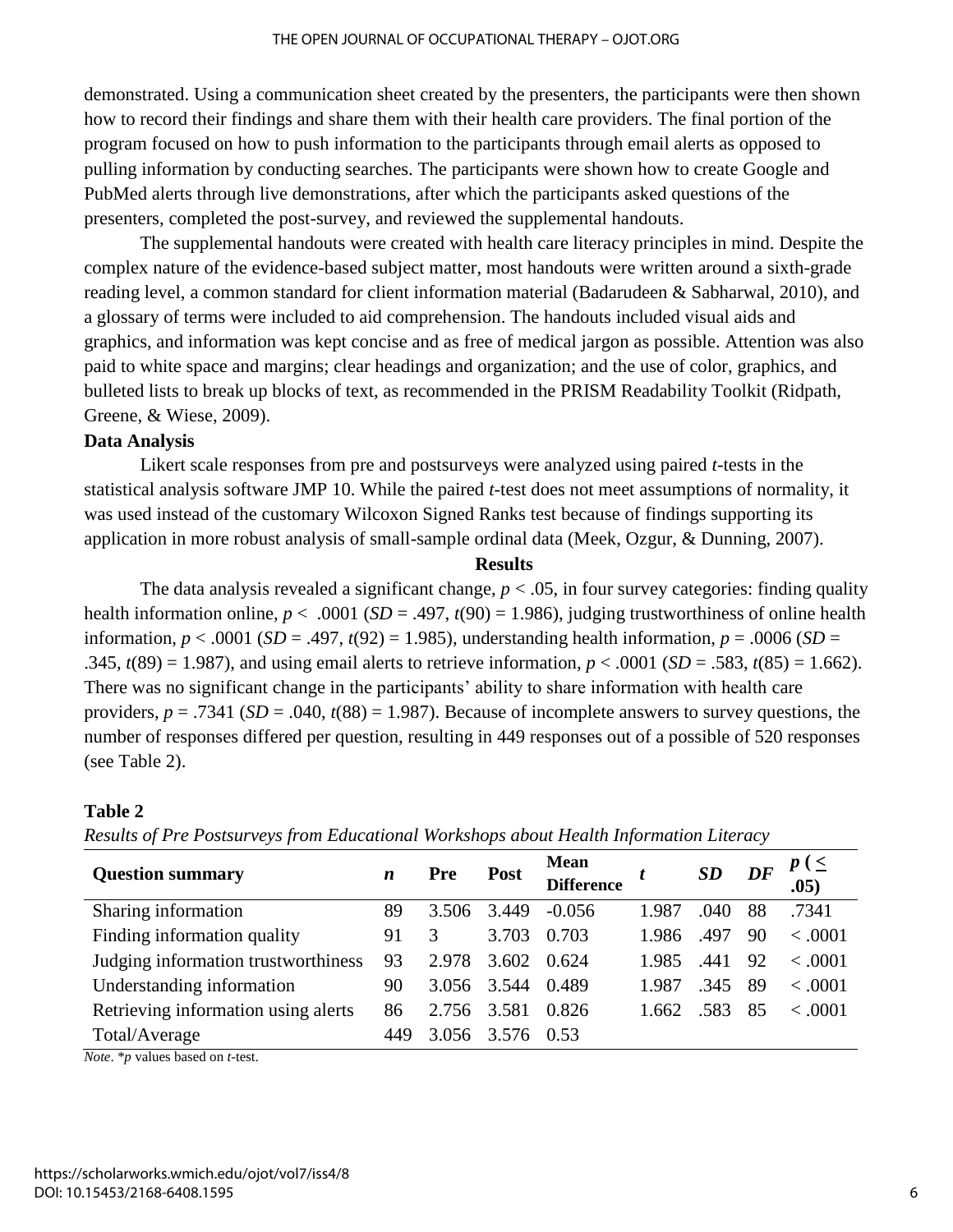## **Discussion**

A 1-hr training was effective in significantly increasing participant confidence in finding, judging, understanding, and retrieving online health information. There was no change in the participants' confidence in sharing information with their providers, however. The communication guide created by the researchers, which promoted asking questions and encouraged professional conversation with the providers, may not have been the most effective way to teach the skills and behaviors necessary for improved client-provider communication. For example, one study used a narrative and social learning approach to develop photo stories and interactive online videos as a communication intervention for older adults with low health literacy levels to identify communication barriers and empower older adults to implement strategies to overcome these barriers (Koops van 't Jagt, de Winter, Reijneveld, Hoeks, & Jansen, 2016). In a small-scale evaluation, the intervention received positive feedback regarding its effectiveness to support older adults with low health literacy, its ability to address a broad range of communication skills, and its explicit acknowledgement and narrative representation of older adults' barriers (Koops van 't Jagt et al., 2016).

## **OT Applications**

The results of this study demonstrate the role of occupational therapists in promoting client participation in health management and self-efficacy as health care consumers. In the future, this course could be offered to occupational therapists with two goals in mind: to teach occupational therapists how to identify, gain access to, and apply reliable online health information for use with clients, as well as a train-the-trainer approach in which occupational therapists learn skills on how to best educate their clients on how to find reliable health care information independently. Client education is a primary role of OT, and this course would provide the training for assessing a client's health literacy level and empowering their ability to access and apply online health information for their health care needs.

The Health Literacy Model provides a structure in which to integrate this evidence into OT practice and can be applied to various settings in the OT profession. Functional health literacy can be used in the acute care setting to address the client's need for reliable and relevant health information on benefits, risks, and how to navigate the health system available to them. An example would be to provide written material on energy conservation and work simplification to clients who have poor endurance or fatigue from chronic cardiopulmonary conditions. The interactive health literacy approach would be best implemented in a rehabilitation, outpatient, or work integration setting to increase client self-efficacy and independence with skill development and behavioral change. An example of this approach would be running a series of group classes about lifestyle changes for adults with a high risk of developing diabetes mellitus, with the goal to change behavioral risk factors for that condition. The critical health literacy approach could be used in community settings or with caregivers of people who have disabilities to drive outcomes of social mobilization, advocacy, and effective health services (Nutbeam, 2000).

Further, clients with lower health literacy can gain just as much benefit as clients with higher health literacy regardless of the format in which the health literacy educational materials are provided (Eckman et al., 2012). Other opportunities for integrating this knowledge into daily practice includes implementing validated health literacy screens and assessments, such as the eHEALS or Brief Health Literacy Screening Tool, to identify client needs and providing a list of credible online health information resources that could be used in any setting to increase client participation in health management (Haun, Luther, Dodd, & Donaldson, 2012). Therapists could also integrate different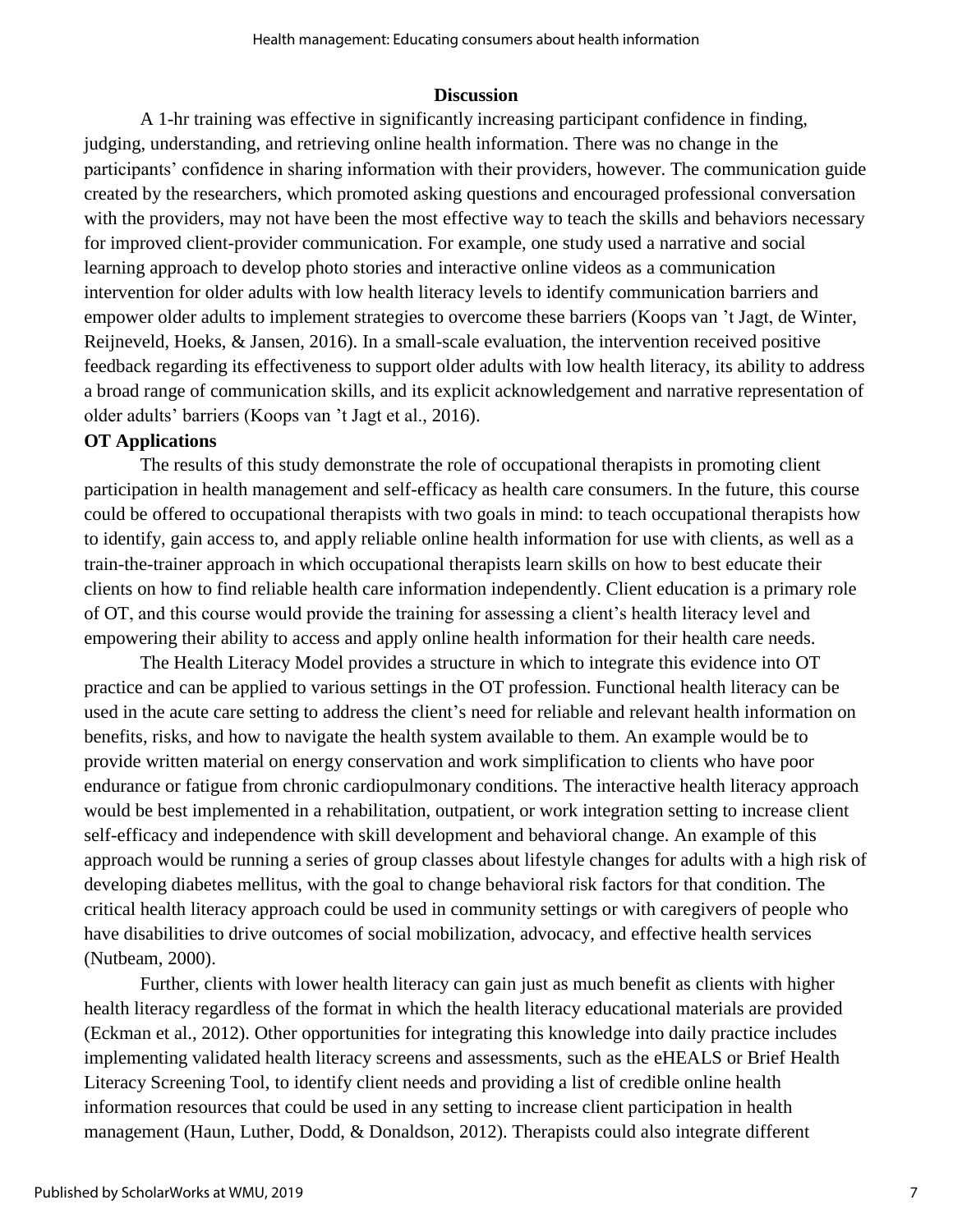teaching strategies to ensure a client-centered focus, such as one-on-one practice searches on health topics into treatment sessions as part of health management. Alternative approaches to dissemination, such as an interactive online module, mobile app, or training videos, would also be more effective in reaching a larger population.

### **Benefits of Community Collaboration**

Collaboration with information professionals, local community groups, and health care organizations increased the impact and quality of the workshops. Fostering these types of relationships may reach a wider variety and number of clients, reduce the workload and increase the reliability of the content, and create positive change for local spheres of people and communities is highly recommended. Partnering with information professionals, such as hospital, public, and academic librarians who have credentials in information and library science may be especially useful; in this case, the librarians' experiences with and knowledge about information literacy education strategies and high-quality consumer information tools and resources were leveraged to deeply inform the presentation content and answer information-related questions from the participants. Partnering with local hospitals and health organizations enabled the authors to connect with existing support groups at educational events, such as condition-focused symposiums, that were already in action, well-supported, and well-attended. Third party organizations may also be able to provide funding and other resources in support, as was the case for this project (see acknowledgements).

## **Limitations**

Recruitment strategy was changed from the initial plans. The research team received requests for the course from multiple agencies and felt it was in the best interest of the community to meet this need first. Because of the researchers' prioritization of serving the community need, selection bias occurred in the participant groups. The nature of individuals previously engaged in community support groups and symposiums is not necessarily reflective of the general population in terms of health literacy skills. This may explain the high numbers of well-educated participants in our sample and may have contributed to a sample ceiling effect. As our participant population is already comprised of highly educated individuals attempting to enhance their health literacy skills through community engagement, a number of the participants selected *agree* statements on the pre-course survey tool (*M* = 3.056). This calls for caution when interpreting the level of significance in results and may limit the generalizability of our findings.

A significant limitation to this study was the use of pre and postsurveys developed and written by the authors as a measurement tool, as opposed to the use of a validated survey instrument for assessing health literacy level and skill retention. For example, the e-Health Literacy Scale (eHEALS) is a validated 8-item instrument developed to "measure consumers' combined knowledge, comfort, and perceived skills at finding, evaluating, and applying electronic health information to health problems" (Norman & Skinner, 2006, para 2). Using the eHEALS tool could have strengthened the validity of the data collected; comparatively, the survey focused on subjective changes in the participants' selfperceived confidence rather than on differences in objective measurements of health literacy before and after the workshops. The tool used also featured a 4-point scale rather than a typical 5-point scale and was not validated, which may not have provided an adequate scale and limited the responses gathered. The participants likely interpreted the Likert scale differently when self-assessing their confidence in each area. Using confidence as the central metric for whether the workshops were effective is flawed since most people are overly confident and inaccurately gauge their abilities, especially concerning information literacy (Jackson, 2013; Michalak, Rysavy, & Wessel, 2017; Molteni & Chan, 2015). The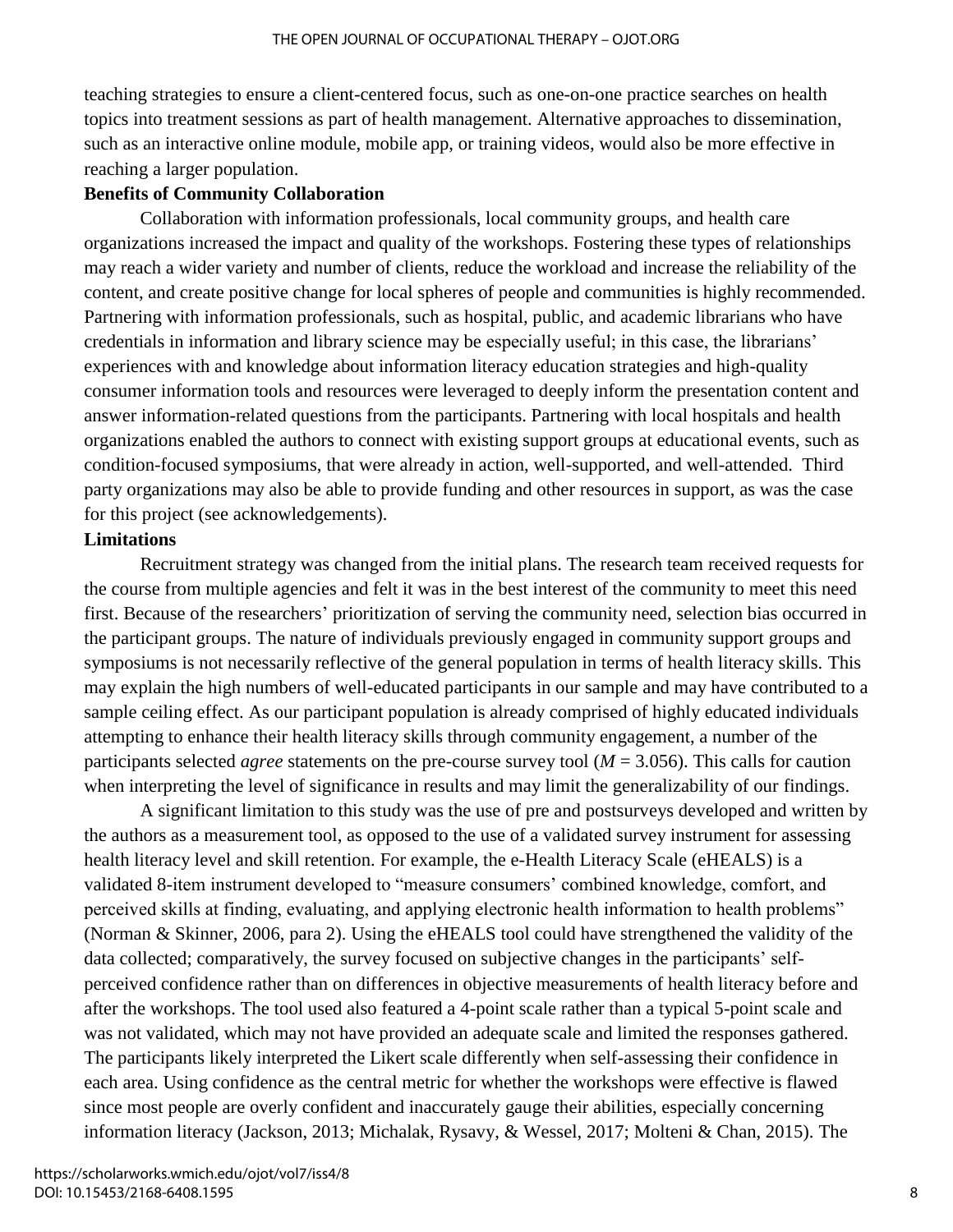results may have differed if the participants rated solely at the end of the workshop how their confidence changed rather than separately rating before and after. The majority of the participants reported a 3 confidence level on the Likert scale for most of the presurvey questions, indicating that they already felt adequately confident in their health literacy skills. Although the differences between the pre and postsurvey results for four out of five survey categories were statistically significant, this particular group of participants were already confident in their skills, which indicates a limitation in sampling methods.

Alternative teaching strategies and approaches to dissemination of the program, such as providing hands-on practice, one-on-one training, or a multiple part workshop, could have improved the health literacy skill retention and application. For example, strategies shown to be effective in teaching health literacy skills include theory-based practice; formative research; cultural sensitivity and reading level awareness; interactive lesson content, including media and hands-on practice; one-on-one delivery; and stakeholder review of content (Silk et al., 2010). Measuring the participants' health literacy and experience with online information searching beforehand to tailor material to specific needs of each group may have improved overall learning and retention of information. The education provided was tailored to specific diagnoses and circumstances as was appropriate while continuing to be generalizable for the group, but it was not tailored to level of knowledge on the topic. In addition, the educational sessions lasted approximately 1 hr each in an in-person lecture setting, which significantly differs from a typical setting in which OT is provided to clients. Findings and applications may have been more transferable if shorter lessons were provided in a one-on-one or small group format over a longer period instead, which more closely mirrors how OT is delivered.

# **Future Directions**

Dissemination of this research project aims to improve health literacy overall in the clients who receive OT and serves as an extension of previous work by Levasseur and Carrier (2012). Alternative approaches to dissemination, such as an interactive online module or mobile app, would be more effective in reaching a larger population. Clients with lower health literacy can gain just as much benefit as clients with higher health literacy, regardless of the format in which the health literacy educational materials are provided (Eckman et al., 2012). Broadening the scope of this research to a more demographically heterogeneous sample, including educational attainment, primary language, race, gender, class, income, or life span, and analyzing results among these groupings would strengthen the body of knowledge and strategies to improve health literacy. Further examination of health literacy skills with broad diversity in all these areas is warranted.

In the future, this course could be offered to occupational therapists in the form of a continuing education course, as a manual, or in entry-level didactic courses. Specifically, the training could cover providing education and training on identifying, gaining access to, and applying reliable online health information for use with clients. Client education is a primary role of OT, and this course would provide therapists with the ability to assess a client's health literacy level and enable them to use online health information to inform their health care needs. This approach would also result in reaching a larger population of health care consumers. In addition, health literacy experiences like this could be better integrated in OT curricula through classroom, simulation lab, and practicum experiences that teach future therapists how to identify and address health management deficiencies in their clients for better outcomes (Saunders, Palesy, & Lewis, 2019).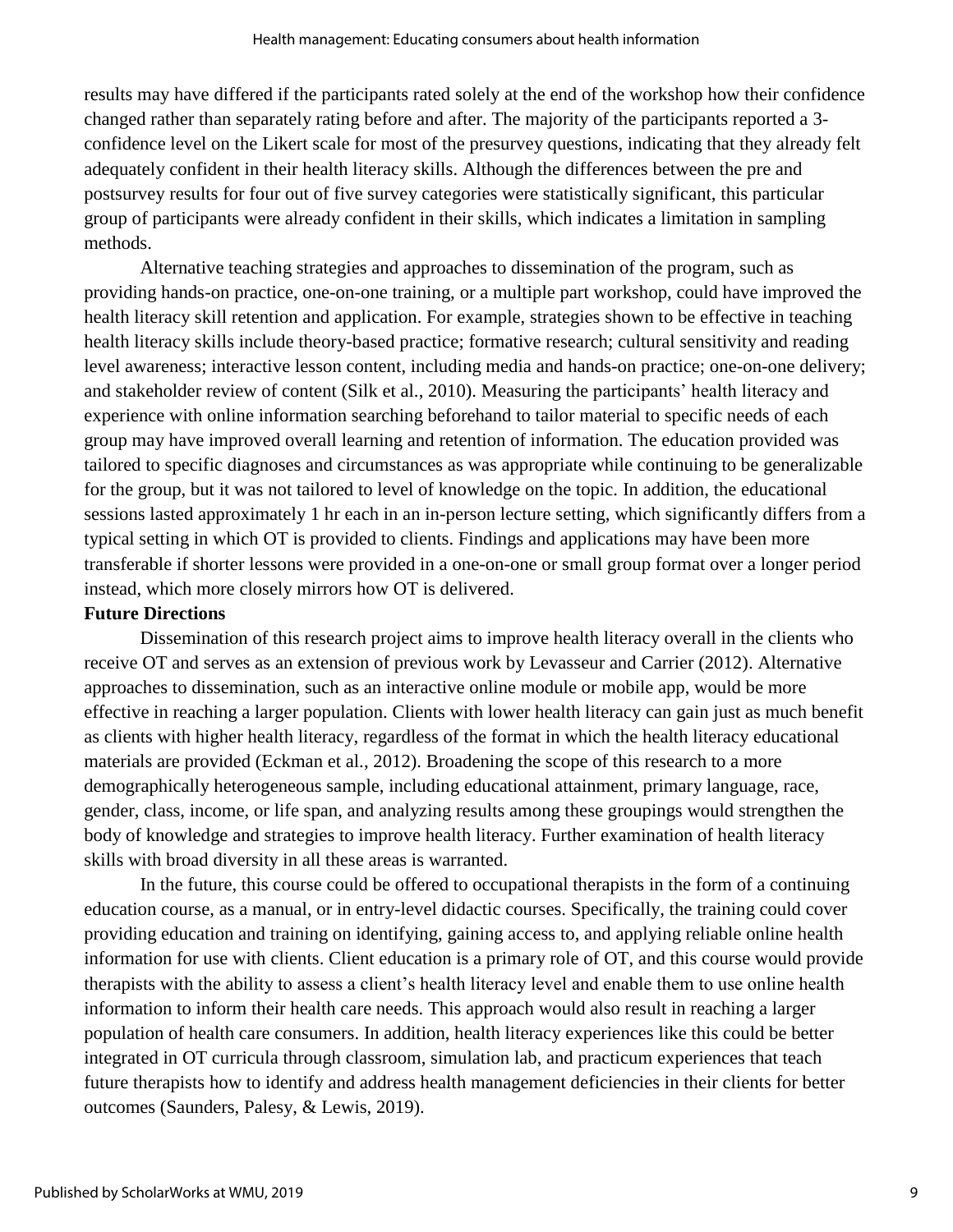# **Conclusion**

Awareness and promotion of clients' health literacy benefits both clients and providers. Health literacy should serve as a fundamental lens to inform how occupational therapists tailor interventions and interact with clients. Integration of health literacy skills training into routine practice is critical to our role as health care professionals engaged with clients in improving health management. Proficient health management skills mean increased treatment adherence, improved decision-making, better selfadvocacy, reduced length of stay and recovery time, better patient-provider communication, increased patient satisfaction, and improved cost-effectiveness. The results of this study demonstrate the role of occupational therapists in promoting client participation in health management and self-efficacy as health care consumers.

*Amy Armstrong-Heimsoth, OTD, OTR/L, CHIS, assistant clinical faculty, department of occupational therapy, Northern Arizona University*

*Melissa L. Johnson, MSLS, web services librarian, ASU library, Arizona State University Meredith Carpenter, OTD, OTR/L, Northern Arizona University Tincey Thomas, OTD, OTR/L, Northern Arizona University Ashley Sinnappan, OTS, Northern Arizona University*

#### **References**

- Access To Credible Genetics Resource Network. (2013). *Trust it or trash it?* Retrieved from <http://www.trustortrash.org/>
- American Occupational Therapy Association. (2017a). AOTA's societal statement on health literacy. *American Journal of Occupational Therapy*, *71*(Suppl. 2), 7112410065p1-7112410065p2. <https://doi.org/10.5014/ajot.2017.716s14>
- American Occupational Therapy Association. (2017b). Occupational therapy practice framework: Domain and process (3rd ed.). *American Journal of Occupational Therapy*, *68*(Suppl. 1), S1-S48. <https://doi.org/10.5014/ajot.2014.682006>
- American Occupational Therapy Association. (2017c). Vision 2025. *American Journal of Occupational Therapy*, *71*(3), 7103420010p1. <https://doi.org/10.5014/ajot.2017.713002>
- Armstrong-Heimsoth, A., Johnson, M. L., McCulley, A., Basinger, M., Maki, K., & Davison, D. (2017). Good Googling: A consumer health literacy program empowering parents to find quality health information online. *Journal of Consumer Health on the Internet*, *21*(2), 111-124. <https://doi.org/10.1080/15398285.2017.1308191>
- Badarudeen, S., & Sabharwal, S. (2010). Assessing readability of patient education materials: Current role in orthopaedics. *Clinical Orthopaedics and Related Research*, *468*(10), 2572-2580. [https://doi.org/10.1007/s11999-010-](https://doi.org/10.1007/s11999-010-1380-y) [1380-y](https://doi.org/10.1007/s11999-010-1380-y)
- Block, L., Habicht, R., Wu, A. W., Desai, S. V., Wang, K., Silva, K. N., . . . Feldman, L. (2013). In the wake of the 2003 and 2011 duty hours regulations, how do internal medicine interns spend their time? *Journal of General Internal*

### *Medicine*, *28*(8), 1042-1047. <https://doi.org/10.1007/s11606-013-2376-6>

- Boex, J. R., & Leahy, P. J. (2003). Understanding residents' work: Moving beyond counting hours to assessing educational value. *Academic Medicine*, *78*(9), 939-944. [https://doi.org/10.1097/00001888-200309000-](https://doi.org/10.1097/00001888-200309000-00022) [00022](https://doi.org/10.1097/00001888-200309000-00022)
- Centers for Medicare & Medicaid Services. (2012). *Toolkit for making written material clear and effective*. Retrieved from [https://www.cms.gov/Outreach-and-](https://www.cms.gov/Outreach-and-Education/Outreach/WrittenMaterialsToolkit/index.html)[Education/Outreach/WrittenMaterialsToolkit/ind](https://www.cms.gov/Outreach-and-Education/Outreach/WrittenMaterialsToolkit/index.html) [ex.html](https://www.cms.gov/Outreach-and-Education/Outreach/WrittenMaterialsToolkit/index.html)
- Eckman, M. H., Wise, R., Leonard, A. C., Dixon, E., Burrows, C., Khan, F., & Warm, E. (2012). Impact of health literacy on outcomes and effectiveness of an educational intervention in patients with chronic diseases. *Patient Education and Counseling*, *87*(2), 143-151. <https://doi.org/10.1016/j.pec.2011.07.020>
- Eichler, K., Wieser, S., & Brügger, U. (2009). The costs of limited health literacy: A systematic review. *International Journal of Public Health*, *54*(5), 313-324. [https://doi.org/10.1007/s00038-009-](https://doi.org/10.1007/s00038-009-0058-2) [0058-2](https://doi.org/10.1007/s00038-009-0058-2)
- Fox, S., Duggan, M., & Purcell, K. (2013, June). Family caregivers are wired for health. *Pew Research Center: Internet and Technology*. Retrieved from [http://pewinternet.org/Reports/2013/Family-](http://pewinternet.org/Reports/2013/Family-Caregivers.aspx)[Caregivers.aspx](http://pewinternet.org/Reports/2013/Family-Caregivers.aspx)
- Haun, J., Luther, S., Dodd, V., & Donaldson, P. (2012). Measurement variation across health literacy assessments: Implications for assessment selection in research and practice. *Journal of Health Communication*, *17*(Suppl. 3), 141-159. <https://doi.org/10.1080/10810730.2012.712615>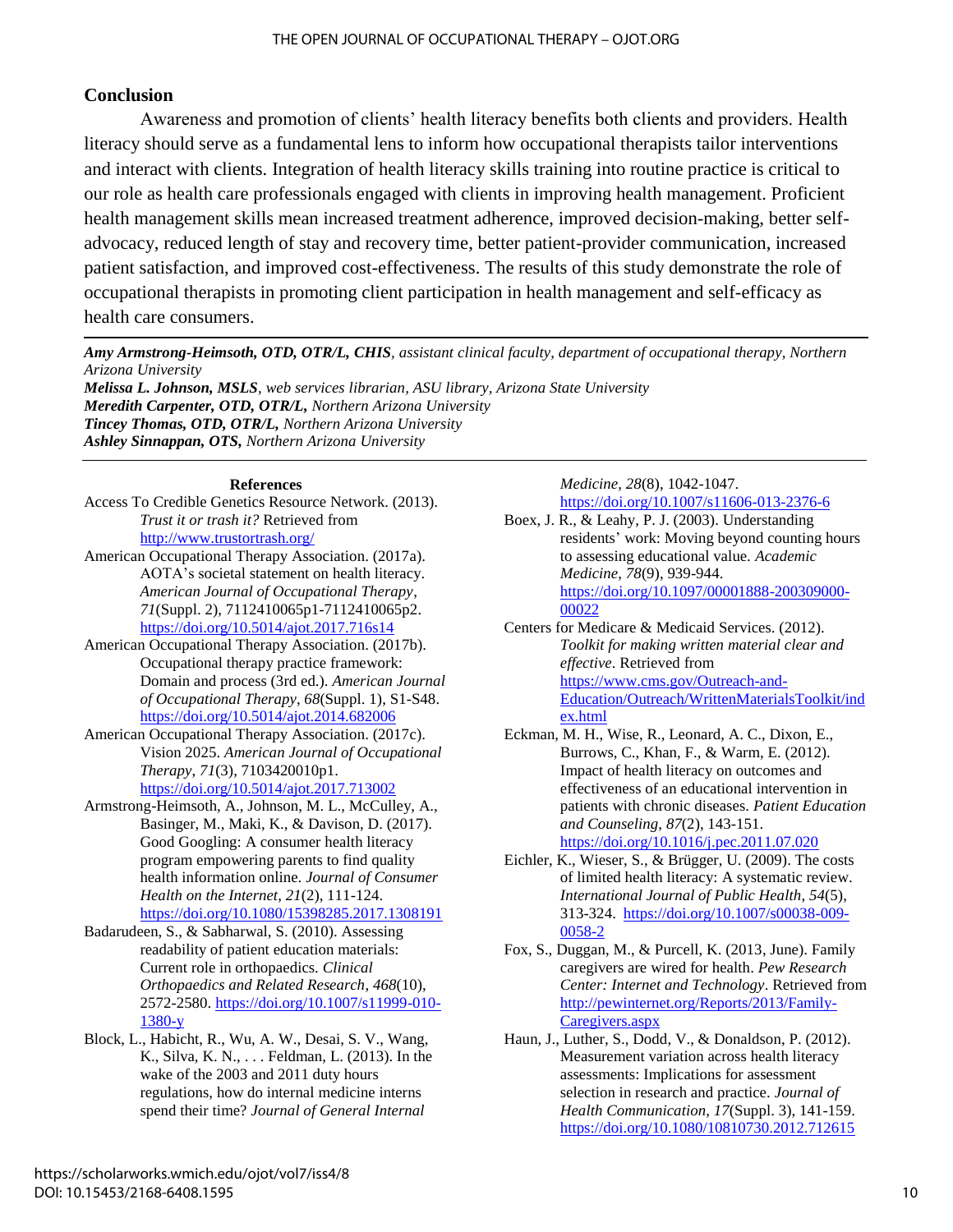- Jaatun, E. A. A., Brooks, E., Berntsen, K., Gilstad, H., & Jaatun, M. G. (Eds.). (2014). Practical aspects of health informatics. *Proceedings of the 2nd European Workshop on Practical Aspects of Health Informatics*, *Norway*, *1251*, 63-72. Retrieved from<http://ceur-ws.org/Vol-1251/>
- Jackson, C. (2013). Confidence as an indicator of research students' abilities in information literacy: A mismatch. *Journal of Information Literacy*, *7*(2), 149-152. <https://doi.org/10.11645/7.2.1848>
- Koops van 't Jagt, R., de Winter, A. F., Reijneveld, S. A., Hoeks, J. C. J., & Jansen, C. J. M. (2016). Development of a communication intervention for older adults with limited health literacy: Photo stories to support doctor-patient communication. *Journal of Health Communication*, *21*(Suppl. 2), 69-82. <https://doi.org/10.1080/10810730.2016.1193918>
- Levasseur, M., & Carrier, A. (2012). Integrating health literacy into occupational therapy: Findings from a scoping review. *Scandinavian Journal of Occupational Therapy*, *19*(4), 305-314. <https://doi.org/10.3109/11038128.2011.588724>
- Mantwill, S., Monestel-Umaña, S., & Schulz, P. J. (2015). The relationship between health literacy and health disparities: A systematic review. *PLoS One*, *10*(12), e0145455.

<https://doi.org/10.1371/journal.pone.0145455>

Meek, G. E., Ozgur, C., & Dunning, K. (2007). Comparison of the t vs. Wilcoxon signed-rank test for Likert scale data and small samples. *Journal of Modern Applied Statistical Methods*, *6*(1), 91-106.

<https://doi.org/10.22237/jmasm/1177992540>

- Michalak, R., Rysavy, M. D. T., & Wessel, A. (2017). Students' perceptions of their information literacy skills: The confidence gap between male and female international graduate students. *The Journal of Academic Librarianship*, *43*(2), 100- 104.<https://doi.org/10.1016/j.acalib.2017.02.003>
- Molteni, V. E., & Chan, E. K. (2015). Student confidence/overconfidence in the research process. *The Journal of Academic Librarianship*, *41*(1), 2-8.

<https://doi.org/10.1016/j.acalib.2014.11.012>

- Norgaard, O., Furstrand, D., Klokker, L., Karnoe, A., Batterham, R., Kayser, L., & Osborne, R. H. (2015). The e-health literacy framework: A conceptual framework for characterizing e-health users and their interaction with e-health systems. *Knowledge Management and E-Learning: An International Journal*, *7*(4), 522-540. <https://doi.org/10.34105/j.kmel.2015.07.035>
- Norman, C. C., & Skinner, H. A. (2006). eHEALS: The eHealth literacy scale. *Journal of Medical Internet Research*, *8*(4), e27. <https://doi.org/10.2196/jmir.8.4.e27>

Nutbeam, D. (2000). Health literacy as a public health goal: A challenge for contemporary health

education and communication strategies into the 21st century. *Health Promotion International*, *15*(3), 259-267. <https://doi.org/10.1093/heapro/15.3.259>

- Ridpath, J. R., Greene, S. M., & Wiese, C. J. (2009). *PRISM readability toolkit*. Retrieved from [https://www.nhlbi.nih.gov/files/docs/ghchs\\_read](https://www.nhlbi.nih.gov/files/docs/ghchs_readability_toolkit.pdf) [ability\\_toolkit.pdf](https://www.nhlbi.nih.gov/files/docs/ghchs_readability_toolkit.pdf)
- Saunders, C., Palesy, D., & Lewis, J. (2019). Systematic review and conceptual framework for health literacy training in health professions education. *Health Professions Education*, *5*(1), 13-29. <https://doi.org/10.1016/j.hpe.2018.03.003>
- Silk, K. J., Horodynski, M. A., Rienzo, M., Mercer, L., Olson, B., & Aldrich, R. (2010). Strategies to increase health literacy in the infant feeding series (TIFS): A six-lesson curriculum for lowincome mothers*. Health Promotion Practice*, *11*(2), 226-234. <https://doi.org/10.1177/1524839908326380>
- Smith, D. L., & Gutman, S. A. (2011). Health literacy in occupational therapy practice and research. *American Journal of Occupational Therapy*, *65*(4), 367-369. <https://doi.org/10.5014/ajot.2011.002139>
- Squiers, L., Peinado, S., Berkman, N., Boudewyns, V., & McCormack, L. (2012). The health literacy skills framework. *Journal of Health Communication*, *17*(Suppl. 3), 30-54.

<https://doi.org/10.1080/10810730.2012.713442>

- Tai-Seale, M., McGuire, T. G., & Zhang, W. (2007). Time allocation in primary care office visits. *Health Services Research*, *42*(5), 1871-1894. [https://doi.org/10.1111/j.1475-](https://doi.org/10.1111/j.1475-6773.2006.00689.x) [6773.2006.00689.x](https://doi.org/10.1111/j.1475-6773.2006.00689.x)
- U.S. Department of Commerce, U.S. Census Bureau. (2018). *QuickFacts: Maricopa County*, *Arizona*. Retrieved from [https://www.census.gov/quickfacts/maricopacou](https://www.census.gov/quickfacts/maricopacountyarizona) [ntyarizona](https://www.census.gov/quickfacts/maricopacountyarizona)
- U.S. Department of Health and Human Services, Office of Disease Prevention and Health Promotion. (n.d.a.). *Health literacy: What you need to know and what you can do about it*. Retrieved from [www.health.gov/communication/literacy/powerp](http://www.health.gov/communication/literacy/powerpoint/healthliteracy.ppt) [oint/healthliteracy.ppt](http://www.health.gov/communication/literacy/powerpoint/healthliteracy.ppt)
- U.S. Department of Health and Human Services, Office of Disease Prevention and Health Promotion. (n.d.b.). *About healthy people*. Retrieved from [https://www.healthypeople.gov/2020/topics](https://www.healthypeople.gov/2020/topics-objectives/topic/social-determinants-health/interventions-resources/health-literacy)[objectives/topic/social-determinants](https://www.healthypeople.gov/2020/topics-objectives/topic/social-determinants-health/interventions-resources/health-literacy)[health/interventions-resources/health-literacy](https://www.healthypeople.gov/2020/topics-objectives/topic/social-determinants-health/interventions-resources/health-literacy)
- U.S. Department of Health and Human Services, Office of Disease Prevention and Health Promotion. (n.d.c.). *Quick guide to health literacy*: *Fact sheet: Health literacy basics*. Retrieved from [https://health.gov/communication/literacy/quickg](https://health.gov/communication/literacy/quickguide/factsbasic.htm) [uide/factsbasic.htm](https://health.gov/communication/literacy/quickguide/factsbasic.htm)